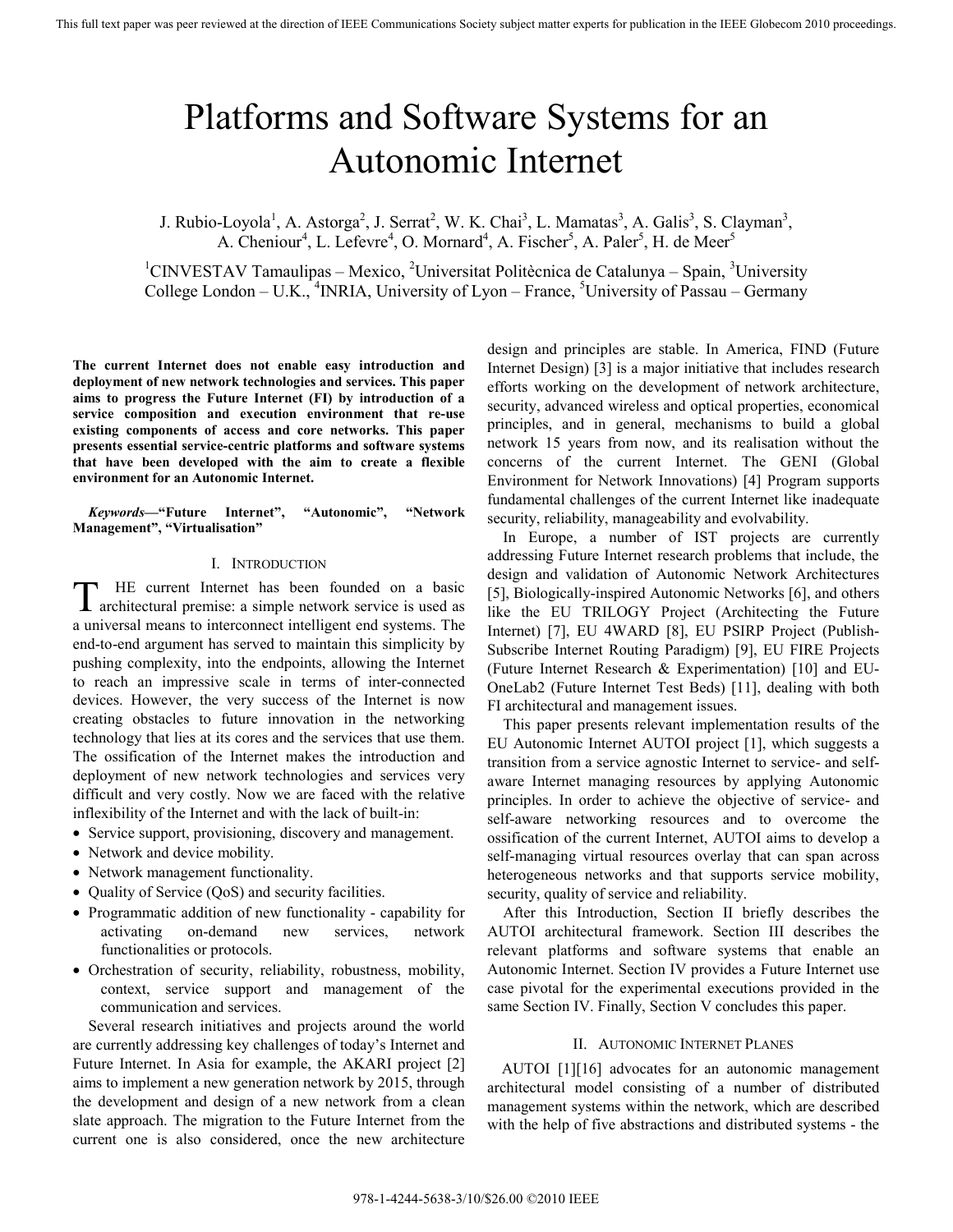OSKMV (Orchestration, Service Enablers, Knowledge, Management and Virtualisation) planes depicted in Figure 1.



Figure 1. The Autonomic Internet (AUTOI) Planes

The *Orchestration Plane* **(OP)** [1] is a conceptual definition for the instruments that govern and integrate the behaviours of the management systems distributed across the network, in response to changing context and in accordance with applicable business goals and policies insuring integrity of the Future Internet management operations. The OP can be thought of as a control framework into which any number of components can be plugged into in order to achieve the required functionality. These components could have direct interworking with control algorithms, situated in the control plane of the Internet and interworking with other management functions. It hosts one or more Autonomic Management Systems (AMSs) and it is made up of one or more Distributed Orchestration Components (DOCs), and a dynamic knowledge base consisting of a set of models and ontologies and appropriate mapping logic. Each AMS represents an administrative and/or organisational boundary that is responsible for managing a set of devices, (sub) networks.

The *Service Enablers Plane* (SP) [1] consists of functions for the automatic (re)deployment of new management services, protocols as well as resource-facing (i.e. QoS functions) and end-user facing services. It includes the enablers to allow code to be executed on the network entities. The safe and controlled deployment of new code enables new services to be activated on demand. This approach has the following advantages: i. Automatic service (re)deployment allowing a significant number of new services to be offered on demand; ii. Special management functions and services can be easily enabled locally for testing purposes before they are automatically deployed network-wide; iii. Eases the deployment of network-wide protocol stacks and management services; iv. Enables secure and controlled execution environments; v. An automatic decision making infrastructure guides the deployment of new tested network services; vi. Optimised resource utilization of the new services and the system.

The *Knowledge Plane* (KP) [1] consists of models and

ontologies and the means to provide increased analysis and inference capabilities. It provides knowledge and expertise to enable the network to be self-monitoring, self-analyzing, selfdiagnosing, and self- maintaining or –improving [12]. It brings together widely distributed data collection, wide availability of that data, and sophisticated and adaptive processing or KP functions, within a unifying structure that brings order, meets the policy, scaling and functional requirements of a global network. The main KP components are an Information and Context Service (ICS) plus models and ontologies, which enable the analysis and inferencing capabilities. The ICS provides: i. information-life cycle management (storage, aggregation, transformations, updates, distribution) all information and context in the network and addresses the size and scope of the Internet; ii. responsiveness to requests made by the AMSs; iii. triggers for the purpose of contextualisation of AMSs (supported by the context model of the information model defined by the KP); iv. support for robustness enabling the KP to continue to function as best possible, even under incorrect or incomplete behavior of the network itself; v. support of virtual networks and virtual system resources in their needs for privacy and other forms of local control, while enabling them to cooperate for mutual benefit in more effective network management.

The *Management Plane* (MP) [1] consists of Autonomic Management Systems (AMSs), which are designed to follow autonomic control loops [13][14]. In our framework AMSs are designed to meet the following design objectives and functionality: i. Embedded (Inside) Network functions as the majority of management functionality should be embedded in the network. As such the AMSs run on execution environments on top of virtual networks and systems, which run on top of all current network and service physical infrastructures; ii. Aware and Self-aware functions: It monitors the network and operational context as well as internal operational network state in order to assess if the network current behavior serve its service purposes; iii. Adaptive and Self-adaptive functions: It triggers changes in network operations (state, configurations, functions) function as a result of the changes in network and service context; iv. Automatic self-functions: It enables self-control of its internal network operations, functions and state. It also bootstraps itself and it operates without manual external intervention. Only manual/external input is provided in the setting-up of the business goals; v. Extensibility functions: It adds new functions without disturbing the rest of the system  $((Un)$ Plug and Play/ Dynamic programmability of management functions & services); vi. Simple cost functions: Minimize life-cycle network operations' costs and minimize energy footprint.

The *Virtualisation Plane* (VP) is one of the key requirements that differentiate AUTOI from other efforts is its emphasis on virtualisation [15]. The Virtualisation Plane consists of software mechanisms to treat selected physical resources as a programmable pool of virtual resources that can be organised by the Orchestration and Management Planes into appropriate sets of virtual resources to form components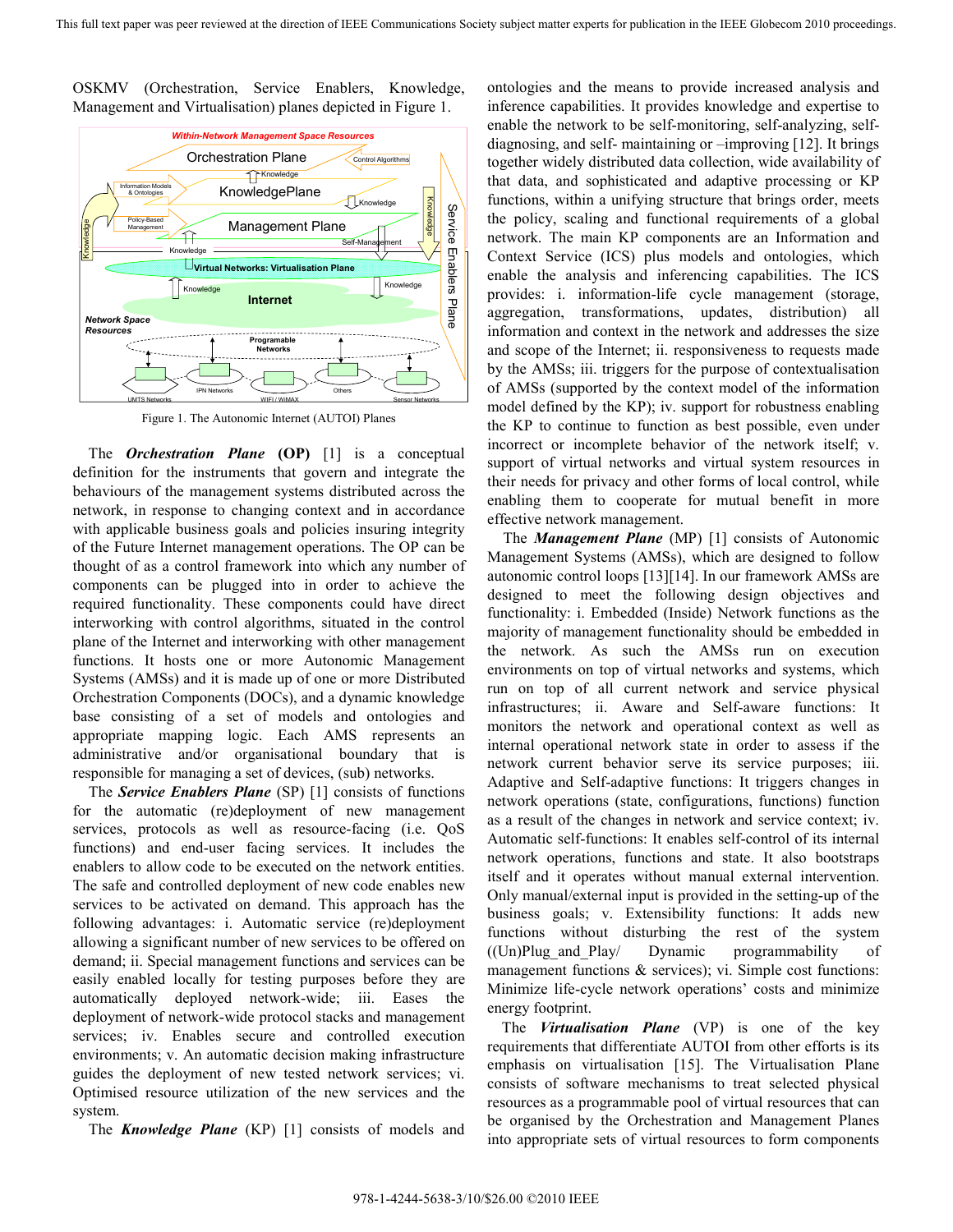(e.g., increased storage or memory), devices (e.g., a switch with more ports), or even networks. The VP is used by the Orchestration plane to govern virtual resources, and to construct virtual services and networks that meet stated business goals having specified service requirements. The AMSs manage through the VP, the physical resources, and the construction of virtual resources from physical resources. Virtualised resources are manageable via virtualisation interfaces. This separation enables a system-wide management of virtual resources by other planes, while the management of physical resources is done by the virtualisation plane.

# III. PLATFORMS AND SUPPORTING SYSTEMS

This Section presents a set of service-centric platforms and supporting systems that have been developed in Autonomic Internet (AUTOI) project [1][16] that combine to create a highly open and flexible environment for Future Internet to manage and wrap over the heterogeneity of multiple types of access and core networks.

# *A. Virtual Component Programming Interface System*

Virtualising heterogeneous network resources serves two purposes: managing the heterogeneity via introduction of homogeneous virtual resources and enabling programmability of network elements. The flexibility gained helps to adapt the network dynamically to unforeseen and predictable changes. A vital component of the Virtualisation Plane (VP) is a common management and monitoring interface. For this purpose we developed an open source of this interface – the virtual Component Programming Interface (vCPI) [1]. The power gained from its monitoring and management functions gives the vCPI the ability to deploy context-aware autonomic networks. The vCPI is a modular and scalable system for monitoring and managing virtual resources. It operates locally; for each node of a physical network there is an embedded vCPI. The physical nodes are hosting virtual resources. Interacting with the virtual resources and their environment starts from the assumption that the vCPI is aware of the structure of the virtual resources. The vCPI functions as an information processor such that multiple information threads are simultaneously run (multi-threading).

The vCPI follows the client-server architecture. Clients send commands for reading or setting resource parameters. The Communication Interface acts as a gateway and does not enforce specific communication protocol. Received requests are dispatched to the Command Dispatcher where these are forwarded to request handlers.

The vCPI needs to be aware of the structural information of the relations among virtual resources. A discovery mechanism was included to inspect the contents of the physical component and map it to a data structure.

The vCPI stores the information as a tree. An example is the setup of a virtual link between two network interfaces. To monitor the activity of this virtual link, the respective network interfaces have to be monitored. This suggests modeling the interfaces as children of the virtual links. Our current implementation considers virtual routers constructed from virtual machines running under XEN [17] where each virtual machine has virtual interfaces connected to virtual bridges. All virtual machines use the same image file.



Figure 2. The conceptual view of vCPI within a physical component

# *B. Context Information Service Platform*

The Future Internet (FI) will have many of its core features and functions based on virtualized resources [18]. Handling context information in virtual environments is an essential requirement in realizing FI. We present the Context Information Service Platform (CISP), which is part of the AUTOI's Knowledge Plane [16] as a new infrastructure for collection, processing and dissemination of context information in virtual networks, as a support for the deployment, evolution and autonomy of communication services and applications. Detailed CISP design and usage is presented in [1][19].

Context information covers at least the following: 1. Network context, including: i) Network description (e.g., network identity, location, access-types, coverage); ii) Network resources in general (e.g., bandwidth, supported network services, availability in terms of QoS); iii) Network configuration (e.g., network protocol parameters); iv) Network behavior (e.g., network monitoring information, level of congestion etc); 2. Services context, including: i) Service directory (e.g., available media ports for media conversion etc); ii) Security levels provisioned; iii) Service qualities (e.g., QoS); iv) Service execution environment characteristics; v) Service configuration characteristics; vi) Service life cycle characteristics; 3. Policies, including: i) Policies/rules representation; ii) Enforced Policies/rules, iii) History of policy conflicts / conflict predictions etc.

Context Information Service Platform (CISP) manages context information, including its distribution to clients/consumers: context-aware services, either user-facing applications/services or network management services, which make use of or adapt themselves to context information. It makes interactions between context sources and context clients simpler and efficient. It is a mediating unit and reduces the number of interactions and overhead control traffic.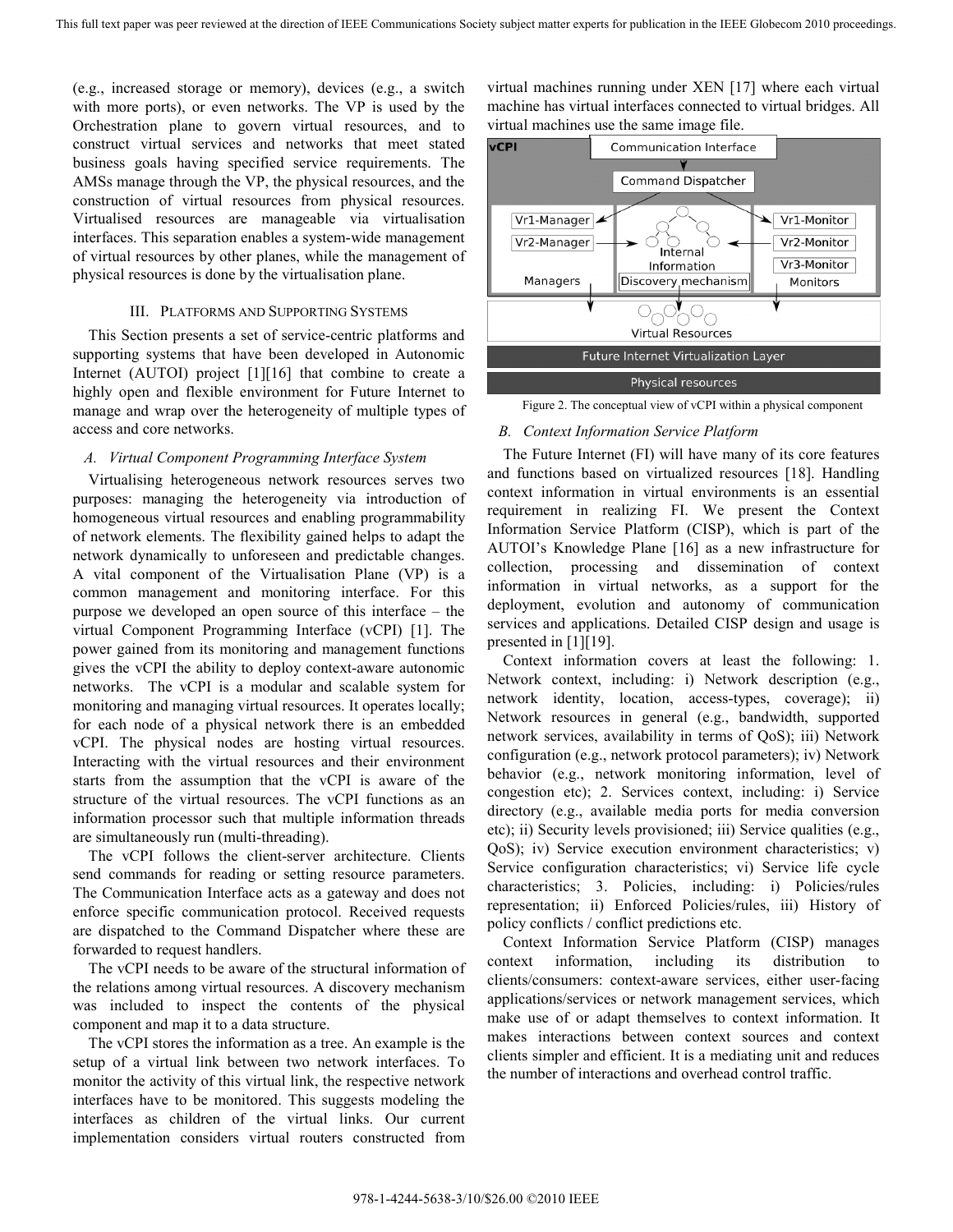

Figure 3. AUTOI context information service platform

CISP is realised by four basic functional entities: (i) the Context Executive (CE) Module, (ii) the Context Processing (CP) Module, (iii) the Context Information Base (CIB), and (iv) the Context Flow Controller (CFC) (see Figure 3). The CE deals with indexing, registering, authorizing and resolving context names into context or location addresses. It meets the requirements of context collection, context dissemination, interfaces with the CIB and supports for access control. The Context Processing (CP) is responsible for the context optimization, including context processing, estimation and creation of appropriate context associations between clients and sources. The context association allows the CISP to decide where a specific context should be stored and how. Furthermore, the CP collects statistics about context usage. The Context Information Base (CIB) provides flexible storage capabilities, in support of the CE and CP modules. The Flow Controller (CFC) configures the CP and CE Modules based on the requirements of the Management Application and the general guidelines from the Orchestration Plane (OP).

# *C. Autonomic Network Programming Interface Platform*

Fast deployment of new services is a much sought-after feature in Future Internet. We propose a programmable infrastructure that partially supports the functions of the Service Enablers Plane, namely the Autonomic Network Programming Interface (ANPI).

ANPI is composed of a Service Deployment Daemon (SDD) that receives the requests from the upper layers (management and orchestration planes). It maintains a local database containing all the services it is responsible for. It signals/migrates the services it has instantiated. This insures the lifecycle management of the services. ANPI manages service deployment based on decision-making mechanism that handles the service deployment autonomously. Furthermore, ANPI maintains a database with available tested service code. The latter can be associated with information required for the autonomic decision-making. For example, the resource usage information can be seen as context information that can be collected from the autonomic managed entities. Note that the

behavior and resource usage of the deployed services are monitored locally.



Figure 4. Conceptual Illustration of the ANPI

A set of functions that are exposed to the management and orchestration planes to enable handling of services is implemented. This programming interface is used to deal with the deployment and administration of service and management components. In our implementation, the service's deployment is composed of four main steps: (1) discovery, (2) download, (3) deployment and (4) signaling (e.g. start, stop, resume etc.). During the lifecycle of the service, ANPI updates regularly the Knowledge Plane (KP) with all information concerning the service's status using the information model.

#### *D. Other Supporting Systems*

Other service-centric supporting systems that similarly to all systems presented earlier have been developed in the AUTOI project under an open source software license [1].

A Model-Based Translator (MBT) takes configuration files compliant with the AUTOI Information Model XML Schema and translates them to device specific commands. This eliminates the need to update software when managing heterogeneous networked entities whose data models may change regularly. This supports the Knowledge Plane.

An Autonomic Policy-based System supports context-aware policy-driven decisions for management and orchestration. It is able to subscribe to policy-driven context changes on the Context Information Service Platform (CISP) and to manage these changes in favor of sensible policy-driven decisions for coordinated service deployment and maintenance. This is a supporting component for the Management and Orchestration Planes.

Future Internet will have many of its functions based on programmability of network resources [18]. Handling programmability [20][21] in virtual environments is an essential requirement in realizing Future Internet. For such purposes AUTOI introduces the XINA platform, which is a modular scalable platform that enables the deployment, control and management of programmable or active sessions over virtual entities, such as servers. This is platform that assesses the Service Enablers Plane functions.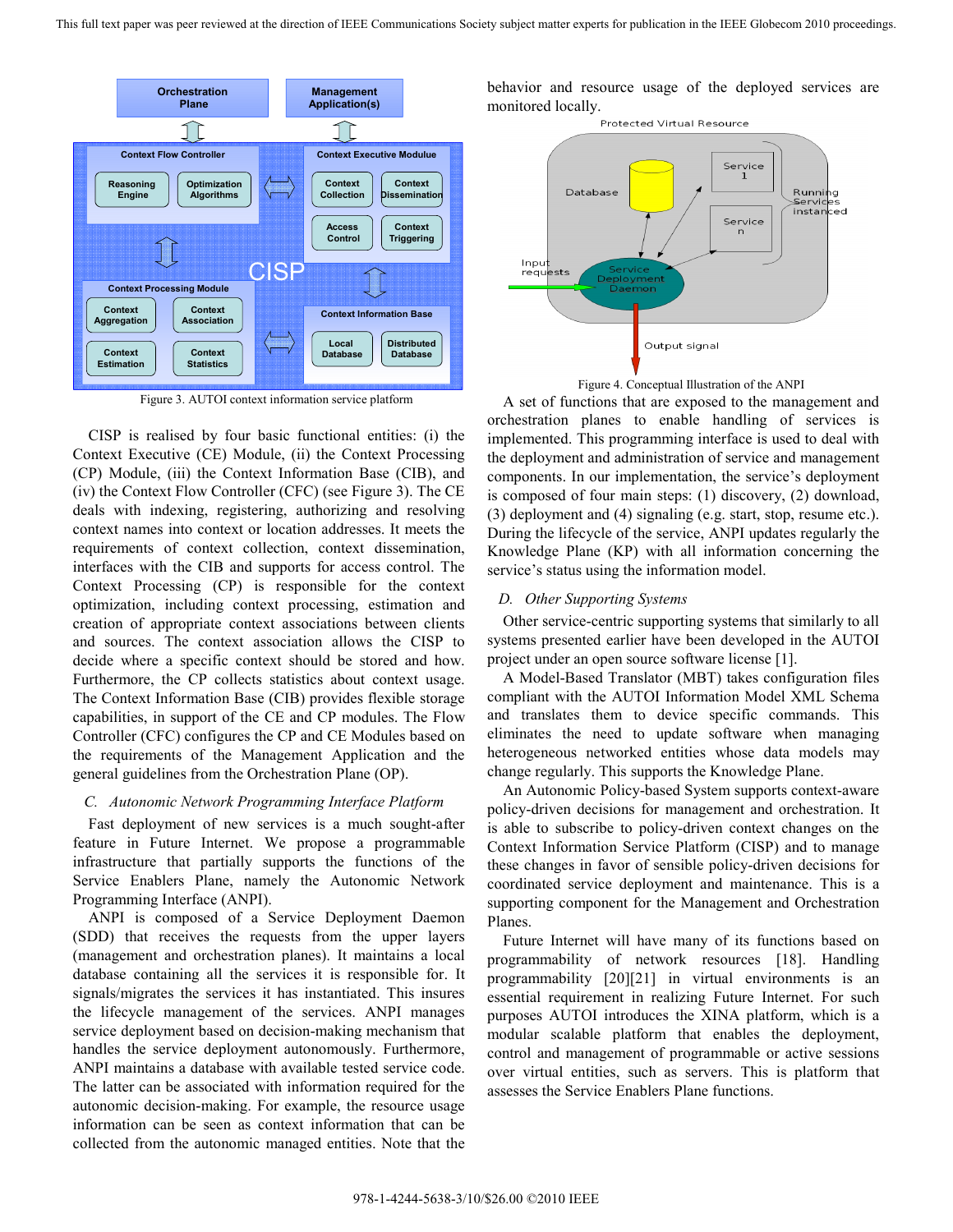# IV. USE CASE AND EXECUTION RESULTS

Consider an application service that provides large amounts of diverse-nature information, such as multimedia files which are stored on geographically distributed servers. Application services are provisioned to home and corporation users with certain contracted quality levels, each with concrete requirements. For timely-effective service provision, the user downloads content from the closest server, which in turn would get the information from the server that stores the information. Servers provide a kind of P2P overlay network [22] with channels of communication with large capacity to download information directly from the server that stores it. The users are not associated to any permanent server and they can use different types and terminal manufacturers. Users can be fixed or mobile. The latter ones may pass through locations with various access systems and technologies, namely areas with access points for local area network IEEE 802.11 (Wi-Fi), wide area network fixed and mobile (IEEE 802.16 and IEEE 802.16e respectively), and regional area network IEEE 802.22 (WRAN).

Virtual infrastructures supporting the use case are created through the virtual Component Programming Interfaces (vCPIs). The scalability of the vCPI was empirically evaluated by running different tests with reproducible outputs. The testing scenarios were targeted at showing how the vCPI reacts when having to monitor/manage multiple virtual resources. The test bed consisted of two physical machines, both using the same configuration (2 Quad Core AMD Opteron 2347H CPUs and 32 GB RAM ); one machine was used for running the vCPI and the other one for sending commands to the first one. We considered virtual routers as being constructed from virtual machines (Ubuntu server 8.04 with 128 MB RAM) running under XEN [17], and each virtual machine with one virtual interface connected to a virtual bridge. The process of creating a virtual router consists of the following steps: 1. vCPI receives the *registerVM* command (timestamp *Trecv*); 2. vCPI communicates with the virtualisation software (in our case XEN), initiates the creation of the virtual router and waits for the router to be created (timestamp *Tstart*); 3. the virtual router is created and is performing the boot-up sequence; 4. after it has successfully finished the boot-up sequence, the router signals back to the vCPI that it is now ready to be used (timestamp *Talive*).

A first scenario was the sequential creation, where a specified number of virtual routers are created one after the other. This means that after *Trecv* has been calculated for one virtual router the creation of the next one is initiated. The target of this scenario was to observe how the number of existing virtual routers is affecting the *Talive – Tstarted* duration. We tested the vCPI by creating 100 virtual routers. The results are depicted in Figure 5. A reason behind the sudden decrease of *Talive* could be that a single image file has been used for all routers. After the first 15 routers have started, the needed data for the initialization of the next ones is already fully cached in memory.



Figure 5. Sequential creation test of 100 virtual routers

The second scenario was the parallel creation of multiple virtual routers. The vCPI is multithreaded software, hence the need to observe how multiple registerVM commands are affecting the overall systems performance. The result of creating 25 virtual routers at the same time is shown in Figure 6. It takes between 40 and 60 seconds until the virtual routers are started. The machines are alive after more than 85 seconds. It can be observed, that the durations are on average less for the first 12 routers. A plausible motivation would be that the first 12 routers are faster at getting to the computational resources of the physical component, while the other routers have to wait.





The third scenario repeats the first scenario for a certain number of rounds separated by a specified number of seconds. Figure 7 shows a selection of these tests, namely shows the outputs of starting 100 virtual routers, starting in blocks of 10 separated by intervals of 60 seconds. With all these tests we conclude that, the duration until the virtual resources (in our case routers) are alive is linearly growing with their number. The number of repeated simultaneously started resources seems to affect the stability of the system, the unresponsiveness of the physical component increases, and influences the scalability of the vCPI. The sudden increase of the *Treg* in Figure 7 can be interpreted as symptoms that future virtual resources will crash. These symptoms can help the vCPI to better schedule the execution of the received commands. The context information in our use case is handled by the Context Information Service Platform (CISP).